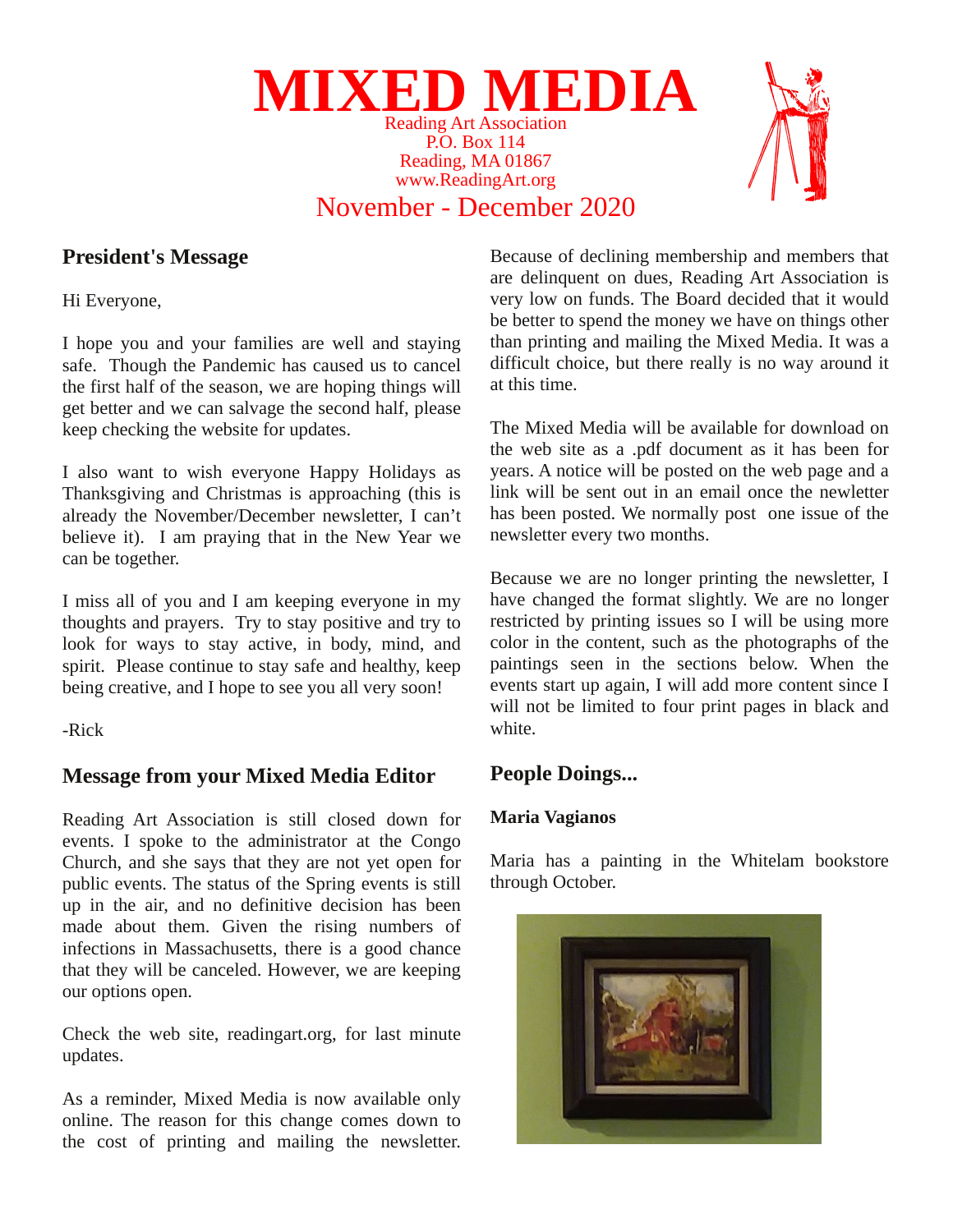## **Lynne Cassinari**

Lynne is scheduled to hang a painting in the bookstore for the month of November.

### **Jeannette Corbett**

Jeannette is scheduled to hang a painting in the bookstore through the month of December.

#### **Holly Popeo**

Holly was juried into the **Grass Roots: Emerging Artist** show at the Rockport Art Association and Museum. Check it out at:

RockportArtAssn.org/grassroots-exhibition

#### **Mary Kelly and Jeannette Corbett**

Mary and Jeannette are participating in the Lyndfield Art Guild Virtual Fall Show 2020. The virtual show opens on November 14th at the web site:

LynnfieldArts.org

### **Opportunities...**

#### **Whitelam Bookstore Display**

Most of our usual venues for displaying artwork have been closed down. However we have begun to hang paintings in the Whitelam Bookstore again. There is space for only one painting in the store at a time, which is over the fireplace. We are scheduling one painting per month.

We have openings on the schedule , so let us know if you want to be put on the schedule to display your painting.

#### **Tewksbury Library Show Themes for 2021**

The Tewksbury Library shows are back. All shows will be up for approximately 2 months give or take a few days. Set up will be on the 4th Tuesday of the month. Send Val your registration by mail or e-mail by the Friday before set up.

| Drop off     | <b>Theme</b>                                 | Pick up          |
|--------------|----------------------------------------------|------------------|
| Dec 29, 2020 | SPARKLES and Feb 23, 2021<br><b>TWINKLES</b> |                  |
| Feb 23, 2021 | NEW<br><b>ENGLAND</b>                        | Apr 27, 2021     |
| Apr 27, 2021 | <b>SPRING</b><br>AWAKENING                   | Jun 22, 2021     |
| Jun 22, 2021 | UNDER<br><b>SUN</b>                          | THE Aug 24, 2021 |
| Aug 24, 2021 | FALL                                         | Oct 26, 2021     |
| Oct 26, 2021 | GLORY                                        | Dec 28, 2021     |

Here are some ideas to bounce off of and I am sure you can come up with your own ideas.

**Sparkles and Twinkles** - diamonds, stars, sequins, treasures, sun on water, sparkle in an eye, fireworks, etc.

**New England** - historical monuments, historical places, towns centers, New England Patriots, pilgrims, May Flower, rivers, beaches, gardens, our capitol cities, mills, fair grounds, mountains, ski areas, etc.

**Spring Awakening** - flowers, new growth, buds, birds, animals, baby chicks, baby rabbits, etc.

**Under the Sun** - Summer activities, beach, boating, sailing, swimming, gardens, sunbathing, etc.

**Fall** - fall down, autumn, leaves falling, pumpkins, scarecrows, harvest, farm stands, hay rides, apple picking, pumpkin picking, colors, waterfall, etc.

**Glory** - sun rays, heaven, Thanksgiving turkey, sparkles, angels, Old glory, glory days, mountains, etc.

To find out about these exhibits, get in touch with Valerie Borgal at valeriejeannesart@gmail.com and she will send you the information.

More information and application forms are also available at the web site.

Here are the themes for 2021.

tewksburycommunityofartists.com